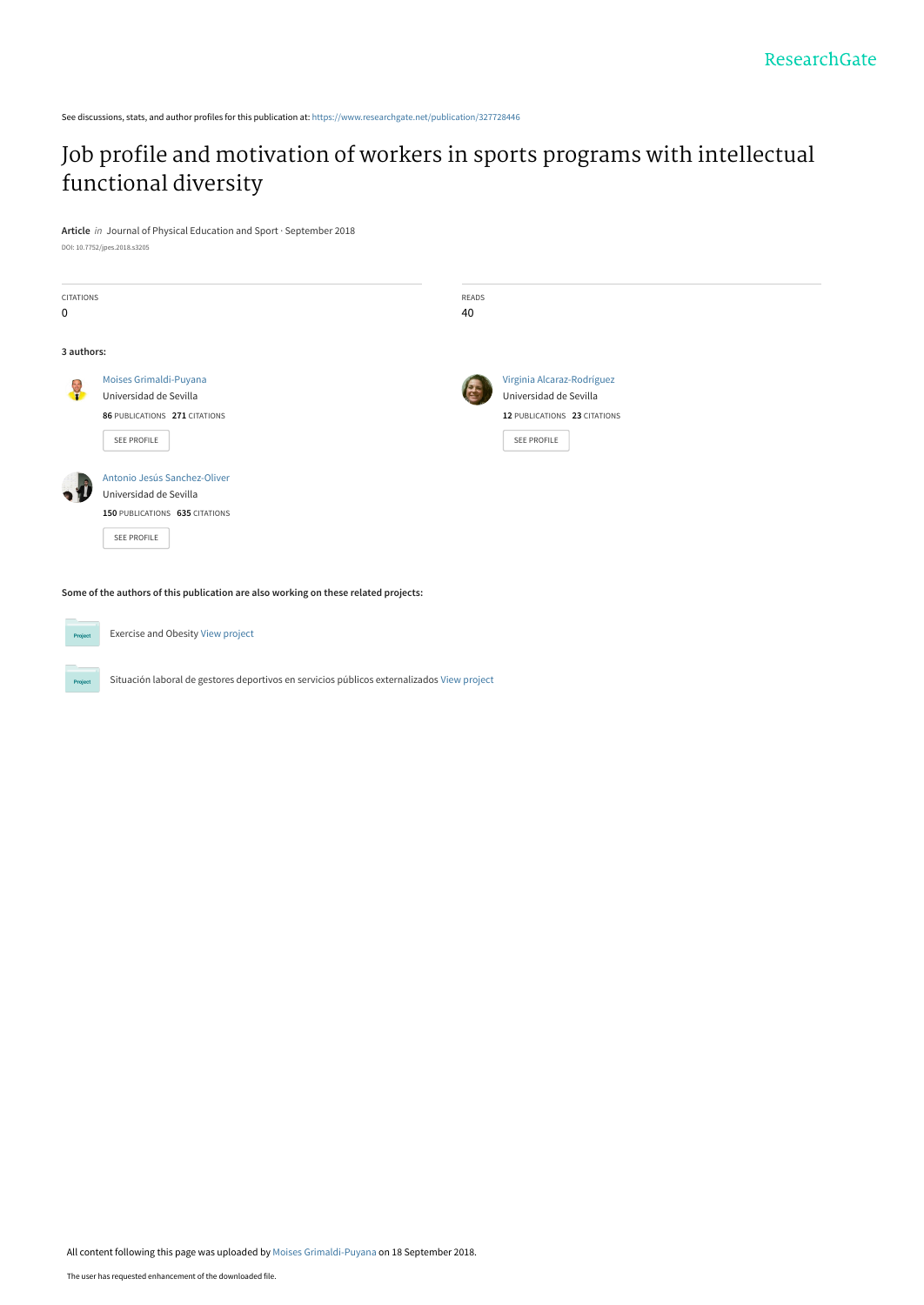*Journal of Physical Education and Sport* **®** (JPES), 18(Supplement issue 3), Art 205, pp. 1386 - 1390, 2018 online ISSN: 2247 - 806X; p-ISSN: 2247 – 8051; ISSN - L = 2247 - 8051 © JPES

## **Original Article**

# **Job profile and motivation of workers in sports programs with intellectual functional diversity**

MOISES GRIMALDI-PUYANA<sup>1</sup>, VIRGINIA ALCARÁZ-RODRÍGUEZ<sup>2,3</sup>, ANTONIO JESÚS SÁNCHEZ-OLIVER $2,3$ .

<sup>1</sup>Department of Physical Education and Sport, University of Seville. SPAIN

<sup>2</sup>Department of Sport Computing, University of Pablo Olavide, SPAIN

<sup>3</sup>Area of Human Motricity and Sport Performan. University of Seville, SPAIN

Published online: August 31, 2018 (Accepted for publication July 15, 2018) **DOI:10.7752/jpes.2018.s3205** 

#### **Abstract:**

Nowadays, there is no knowledge about the job profile and motivation of people who work with intellectually disabled athletes. Therefore, the aim of this study was to determine the job profile and general motivation of employees in organizations who work with athletes with intellectual disabilities. The sample consisted of the human resources of entities for intellectually disable people (n=112); most of them were between 31 and 35 years old (47.2% men and 52.8% women) and their civil state was mostly single. In general, the results show that these workers are mostly hired (55.6%), with at least 10 years of experience (38.9%), a weekly shift of 1-5 hours (31.4%) and work scattered hours (38.9%). They also stated to be satisfied and practice their profession mainly motivated by their will to help others (80.6%).

**Key words:** management, sports, human resources, profile, intellectual disability.

#### **Introduction**

The proliferation of employment in the sports sector is a reality. In the year 2000, the Spanish Sports Council (SSC) reported 200,000 job positions. Nowadays, this growth is not debated; it is a consequence of the increase of sports practice in the Spanish population, according to the survey of sports habits (SSC, 2015; SSC, 2000). Likewise, this phenomenon has caused an increase in the consumption of products and services of physical activities and sports (Barranco, Grimaldi-Puyana, Crovetto, Barbado, & Boned, 2015). Thereby, the professional schools are demanding better professionalism and qualifications in order to improve the quality of the services provided (Chamorro, 2010; Garrigós-Gabilondo, 2001).

However, organizations and human resources (HR) in adapted sports are totally unknown in the scientific literature. The main research lines have been mostly focused on health from a medical and therapeutic perspective, on sports training from the approach of high performance, on the dissemination of and access to sports practice from the perspective of equality and integration, and on sports as a tool for social inclusion (Pérez-Tejero, Reina-Vaíllo, Raúl & Sanz-Rivas, 2012).

There are also authors like López-López and Luna-Acoras (2010), who stated that there are studies related to HR in the sports sector from the late twentieth century until the last decade, which focused on the characteristics of HR in physical activity and sports science, classifying them into demographic, labour, structural and educational studies. These studies analysed specific job positions, such as sports managers, sports instructors, sports trainers and physical education teachers. The most current studies, in the last five years, focused on sports professionals, such as *"Analysis of the working differences between sports managers with and without a university degree in physical activity and sports science"* (Barranco et al., 2015), *"Employment situation of sports managers in externalised services"* (Grimaldi-Puyana, Fernandez-Gavira and García-Fernández, 2013), *"Professional profile of employees in Spanish fitness centres"* (Boned, Felipe, Barranco, Grimaldi-Puyana & Croveto, 2015), and *"Job satisfaction of employees in sports and recreational activities in active tourism"* (Grimaldi-Puyana, Sánchez-Oliver, Alcaraz-Rodríguez & Pérez-Villalba, 2017; Gálvez-Ruiz, Grimaldi-Puyana, Sánchez-Oliver, Fernández-Gavira & Garcia-Fernandez, 2017).

However, regarding people who work with intellectually disabled athletes, there is a lack of information about the profile and characteristics of this group. Currently, neither the professional profile nor the people who manage, carry out and develop these roles are identified. Thereby, in order to perform a general diagnosis in the population of adapted sports, particularly in intellectual disability, there is a challenge to overcome: the lack of reliable indicators and instruments to locate the context of such analysis with workers of this sector, where the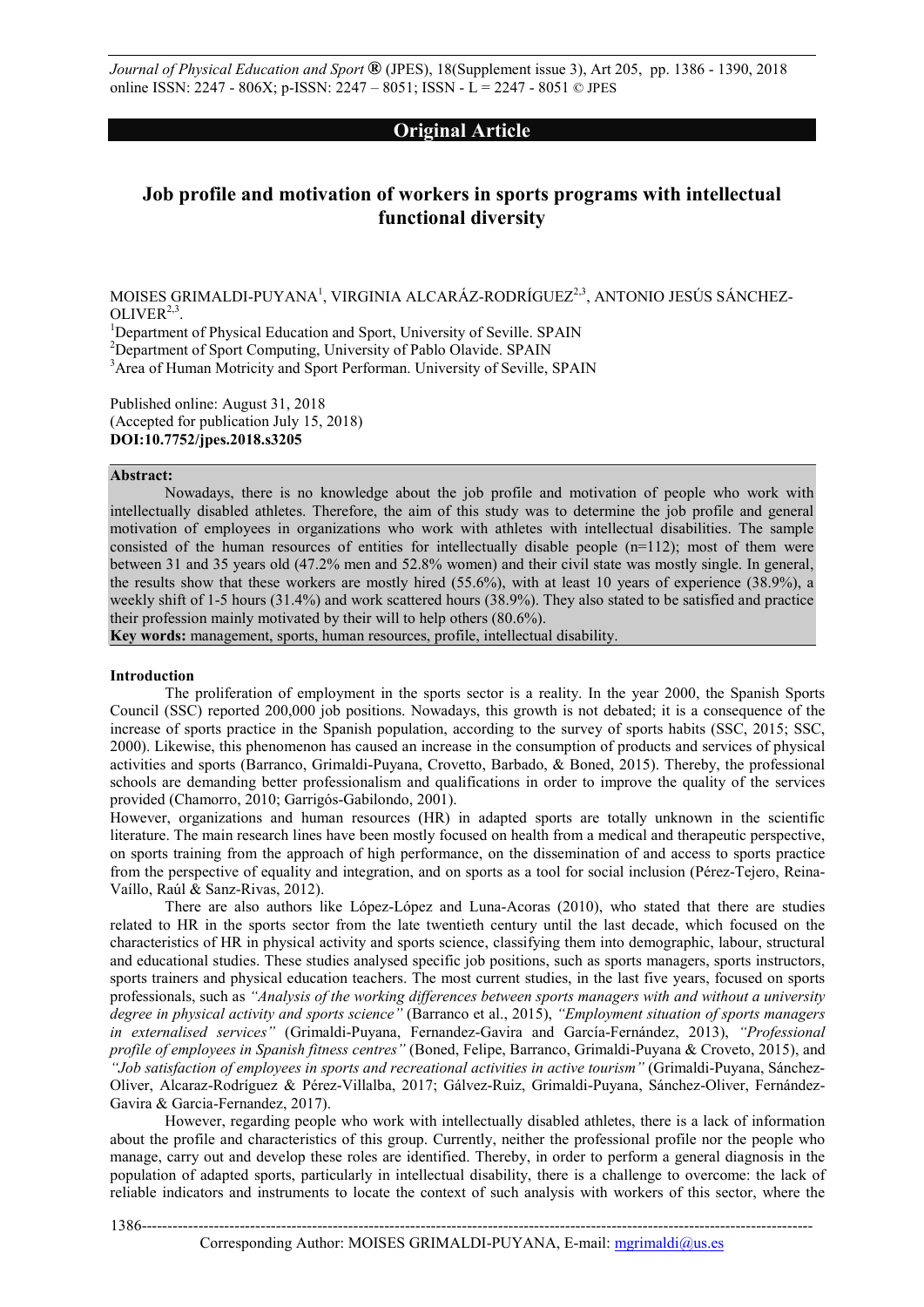### MOISES GRIMALDI-PUYANA, VIRGINIA ALCARÁZ-RODRÍGUEZ, ANTONIO JESÚS SÁNCHEZ-OLIVER

-------------------------------------------------------------------------------------------------------------------------------------- experiences in the scope of physical activity and sports are scarce and restricted to studies focused on high performance and federative licenses of the so-called sports for the disabled (SSC, 2010). Therefore, the aim of this study was to analyse the profile and motivation of employees in sports entities for people with intellectual disabilities, and it will undoubtedly contribute to the real knowledge of the conditions and characteristics of this scope.

#### **Material and methods**

#### *Sample*

Table 1 shows the sample categorised by gender, age and relevant sports training of employees in sports entities dedicated to athletes with intellectual disabilities (n=112). As can be observed, there is a larger percentage of workers within the age range of 31 to 35 years (average age=33.4  $\pm$ 6.8 years), of whom 47.2% were men and 52.8% were women. Most of them were single (55.6%) and 33.3% were married, whereas a minority were divorced or lived with a partner. The analysis of the training/education of the participants revealed that 61.1% did not have any studies related to physical activity and sports; on the other hand, 16.7% claimed to have a diploma in *"Special Sports Teaching"* (Advanced Sports Technician or Sports Technician), 15.7% had *"Vocational Training"* (Advanced Technician in Recreation and Entertainment of Physical and Sports Activities, or Technician of Physical and Sports Activities in the Natural Environment) and 6.5% had a *university degree* (Degree in Physical Activity and Sports Science, or Teaching Speciality in Physical Education).

Table 1. Distribution of the sample according to gender, age and relevant sports training  $(n=112)$ 

| Gender                          | $\frac{0}{0}$ |
|---------------------------------|---------------|
| Men                             | 47.2          |
| Women                           | 52.8          |
| <b>Relevant sports training</b> |               |
| <b>Special Sports Teaching</b>  | 16.7          |
| <b>Vocational Training</b>      | 15.7          |
| University Degree               | 6.5           |
| Age                             |               |
| 16 to 20 years                  | 7.7           |
| 21 to 30 years                  | 16.7          |
| 31 to 40 years                  | 33.3          |
| 41 to 50 years                  | 222           |
| 51 to 60 years                  | 11.1          |
| Over 61 years                   | 8.9           |

*Note: Data expressed as percentages* 

#### *Method*

This is a transversal study in which the gathering of data was carried out through an online questionnaire. To this end, different organizations related to sports with intellectually disabled people were asked for collaboration. The employees of these organizations answered the questions through the online application, and the information was automatically loaded to a database in the statistical software SPSS v.21. Socio-demographic, labour and motivation data were collected.

#### *Data analysis*

With the aim of obtaining relevant information about employees of sports entities dedicated to athletes with intellectual disabilities, first of all, the socio-demographic and labour data were analysed. To this end, a frequency analysis expressed in percentages was conducted, whereas the rest of the variables were subjected to the Kolmogorov-Smirnov's normality test, showing a normal distribution. Then, descriptive analysis tests were carried out (means and standard deviations), establishing a 95% confidence level. For the analysis of the data, the statistical software SPSS v.21 was used.

#### **Results**

Table 2 shows the variables related to the characteristics and working conditions of the analysed employees. As can be observed, there are similar percentages of paid workers and volunteers (52.8% and 47.2%, respectively). Regarding experience, most of the participants claimed to have more than 10 years of experience (38.9%), with a weekly schedule between 1 and 10 hours (52.8%), and a minority stated to work full-time (8.3%). With respect to the type of contract, 30.6% were indefinite full-time for 12 months, 22.2% were indefinite parttime by seasons, and 2.8% were self-employed.

*----------------------------------------------------------------------------------------------------------------------------*  1387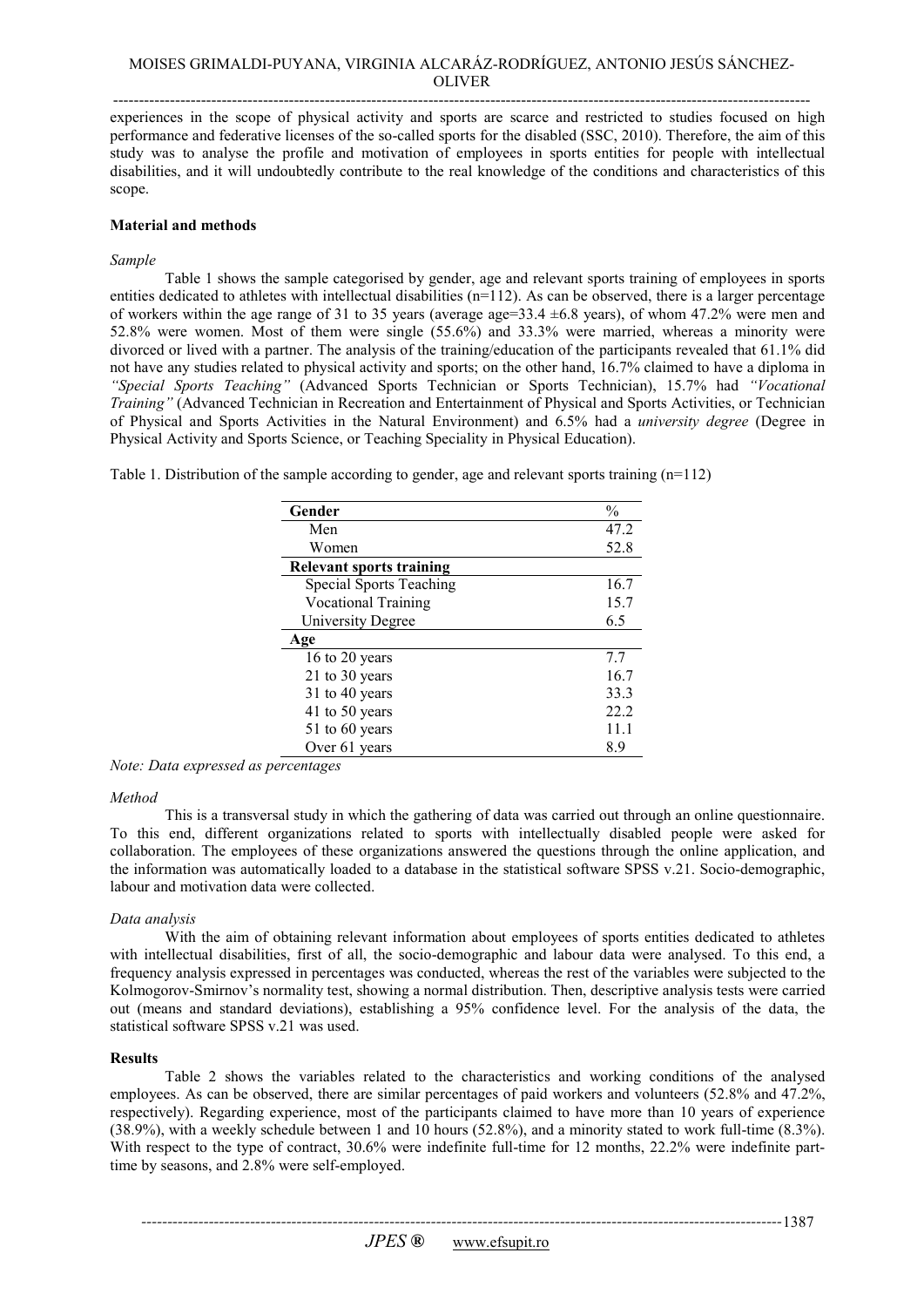| Characteristics                  | $\frac{0}{0}$ |
|----------------------------------|---------------|
| Volunteer                        | 47.2          |
| Paid Worker                      | 52.8          |
| Years of experience $>1$ to 3    | 1.9           |
| 1 to 3                           | 11.1          |
| 4 to 6                           | 13.9          |
| 7 to 9                           | 22.2          |
| 10 and more                      | 38.9          |
| 1 to 10                          | 52.8          |
| 11 to $20$                       | 11.1          |
| 21 to 30                         | 8.3           |
| 31 to 40                         | 27.8          |
| Flexible at their choice         | 13.9          |
| Continuous shift                 | 22.2          |
| Scattered hours in the week 38.9 |               |
| Weekends                         | 16.7          |
| Split shift                      | 8.3           |
|                                  |               |

--------------------------------------------------------------------------------------------------------------------------------------- Table 2. Socio-demographic characteristics of the workers (n=112)

*Note: values expressed as percentages* 

In order to determine the motivation that drives workers of sports entities for people with intellectual disabilities, they were asked the following question (Diagram 1): *What is the main motivation of being part of a sports entity for people with intellectual disabilities?* The following answers were obtained in the following order: *helping others* (80.6%), *I love sports* (8.3%), *knowing sports events from within* (5.6%), *being close to elite athletes* (3.1%) and *a friend encouraged me to participate* (2%).



Diagram 1. Main motivation of employees

#### **Discussion**

After analysing the average participant age of other studies with similar characteristics, it becomes clear that this is a young sector, around  $35$  years, which is similar to the age found in this study (Gallardo & Campos, 2011; López-Viñaspre, Rodríguez & Boned, 2003). However, there are other studies in the sports field with fitness employees, whose age varied depending on the job position (Boned et al, 2015). For instance, the average age of sports technicians ranges between 20 and 29 years, whereas those who work in management and administration are between 31 and 40 years old (Fisekçioglu & Duman, 2010; INCUAL 2008). Furthermore, it can be asserted that most of the sample in the present study did not have academic or professional training related to physical activity and sports, like those professionals who work in active or sports tourism (Grimaldi-Puyana et al., 2017), or those presented by Barranco et al. (2015) who work as sports managers, which is against regulatory obligations (Catalonia, 2008; La Rioja, 2015; Extremadura, 2015; & Andalusia, 2016). The data of the present study are similar to those found in Turkey, where the profession is not regulated, and only 30% of sports employees have some training related to sports (Fisekçioglu & Duman, 2010; Sekendiz, Koçak & Korkusuz, 2009). Regarding sex, no predominant gender was found in this study; in fact, in view of the results, it could be said that there was parity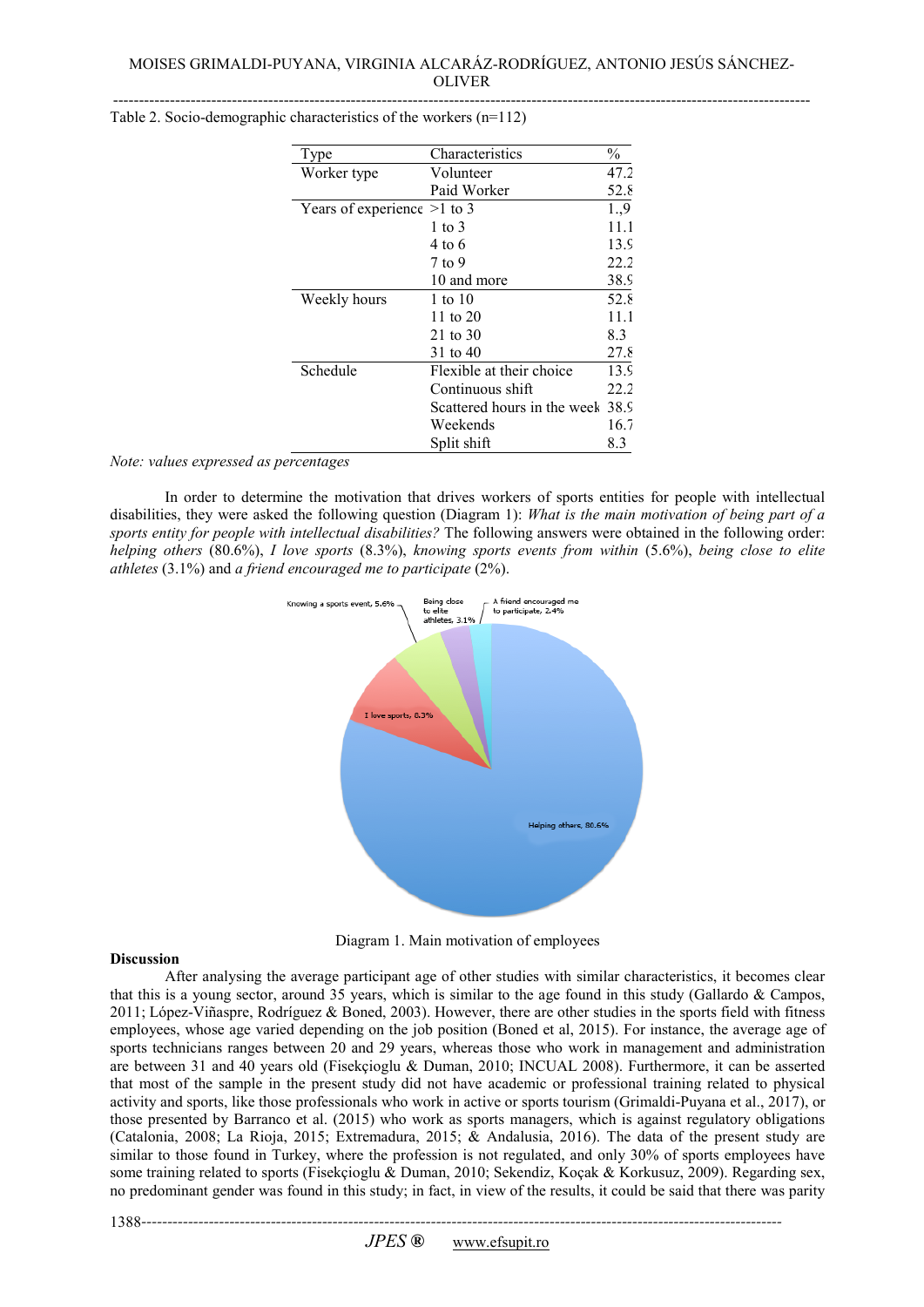-------------------------------------------------------------------------------------------------------------------------------------- between the two genders. This is not in line with what has been found in most studies of similar characteristics, which describe a totally masculinised sector (Boned et al., 2015; Chinchilla & León, 2005; García-Fernández & Sañudo-Corrales, 2009; Gómez-Tafalla, 2003; López de Viñaspre, Rodríguez-Romo & Boned, 2003; Martínez-DelCastillo, Campos-Izquierdo, Pablos & Sánchez-Mestre, 2008).

#### **Conclusions**

 The findings of this study show the profile of a worker (farily equal number of men and women) with an average age of 34 years and extensive experience, who works mainly without academic or professional training related to sports (Advanced Sports Technician or Sports Technician; Advanced Technician in Recreation and Entertainment with Physical and Sports Activities or Technician of Physical and Sports Activities in the Natural Environment; or Degree in Physical Activity and Sports Science, or Teaching Speciality in Physical Education). Half of them are volunteers, mainly motivated by their will to help others, and most of those who receive a salary for their work have a part-time, seasonal, indefinite contract.

The main limitation of the present study was the fact that the sample was not selected by simple random sampling, which was due to the difficulty to access this type of information in these organizations. In addition to this, there is no list of registered workers in this sector, thus, it cannot be asserted that the sample was representative. As a future research line, the authors propose to analyse the job satisfaction of workers comparing those who are volunteers and those who are paid.

#### **References**

- Barranco, D., Grimaldi-Puyana, M., Crovetto, M. Barbado, C. Boned, C., & Felipe, J.L. (2015). Diferencias laborales entre gestores deportivos con y sin titulación universitaria en ciencias de la actividad física y el deporte. Journal of Sport and Health Research, 7(2) 81-90.
- Boned, C.J, Felipe, J.L., Barranco, D., Grimaldi-Puyana, M., & Crovetto, M. (2015) Perfil profesional de los trabajadores de los centros de fitness en España. Revista Internacional de Medicina y Ciencias de la Actividad Física y el Deporte, 15 (58) 195-210. DOI: http://dx.doi.org/10.15366/rimcafd2015.58.001
- Chamorro, J.A. (2010). Por una ley de regulación profesional de la actividad física de la actividad física y el deporte. COLEF. Documento sin publicar.
- Chinchilla, M.N. y León, C. (2005). Directivas en la empresa: Criterios de desición y valores femeninos en la empresa. Navarra: IESE Business School
- CSD (2000). El deporte español ante el siglo XXI. Madrid: Consejo Superior de Deportes-Ministerio de Educación y Cultura.
- CSD (2010). Plan integral para la actividad Física y el Deporte. Madrid: Consejo Superior de Deportes-Ministerio de Educación y Cultura.
- CSD (2015). Encuesta de hábitos deportivos en España 2015. Madrid: Ministerio de Educación Cultura y Deporte. Revista Internacional de Ciencias del Deporte, 8(3), 25-38.
- Fisekçioglu, B.I., & Duman, S. (2010). An investigation of job satisfaction levels of sports managers working in amateur sports clubs. Procedia Social Behavioral Sciences, 2, 4901-4905.
- Gálvez-Ruiz, P., Grimaldi-Puyana, M., Sánchez-Oliver, A.J., Fernández-Gavira. J., & Garcia-Fernandez, J (2017). Cultura organizacional y satisfacción laboral: Propiedades psicométricas de una escala en centros de fitness. 26(4), 104-109.
- Gallardo, J., & Campos-Izquierdo, A. (2011). Situación profesional de los recursos humanos de la actividad física y el deporte en el municipio de Coslada. Revista Internacional de Medicina y Ciencias de la Actividad Física y el Deporte, 11(43) 440-454.
- García-Fernández. J., & Sañudo-Corrales, B. (2009). La percepción de directores-coordinadores sobre el acondicionamiento de centros de fitness para el usuario mayor. International Journal of Sports Law & Management, 8, 3-20.
- Garrigós Gabilondo, F. (2001). La regulación del ejercicio de la profesión como activo en el desarrollo del deporte. Revista Internacional de Medicina y Ciencias de la Actividad Física y el Deporte, 1(3), 188-196.
- Gómez-Tafalla, A.M. (2003). El rol del gestor deportivo municipal en la Comunidad Valenciana, pasado, presente y futuro. Tesis Doctoral. Facultat de Ciències de l´Activitat Física i l´Esport, Universitat de València, España.
- Grimaldi-Puyana, M, Fernandez-Gavira, J., & García-Fernández, J. (2013). Situación laboral de gestores deportivos en servicios públicos externalizados. Actividad Física deporte y profesión,18, 33-40
- Grimaldi-Puyana, M., Sánchez-Oliver, A. J., Alcaraz-Rodríguez, V., & Pérez-Villalba (2017). Satisfacción laboral de trabajadores de actividades deportivas y recreativas en turismo activo. Espiral, Cuadernos del Profesorado, 10(21), 140-148.
- INCUAL (2008). La familia profesional de las actividades físicas y deportivas. Madrid: Ministerio de Educación, Política Social y Deporte.
- Ley No.10. Del deporte. Publicada en el Boletín Oficial del de la junta de Andalucía. No. 140, del 19 de Junio de 2016. Andalucía (España).

*----------------------------------------------------------------------------------------------------------------------------*  1389